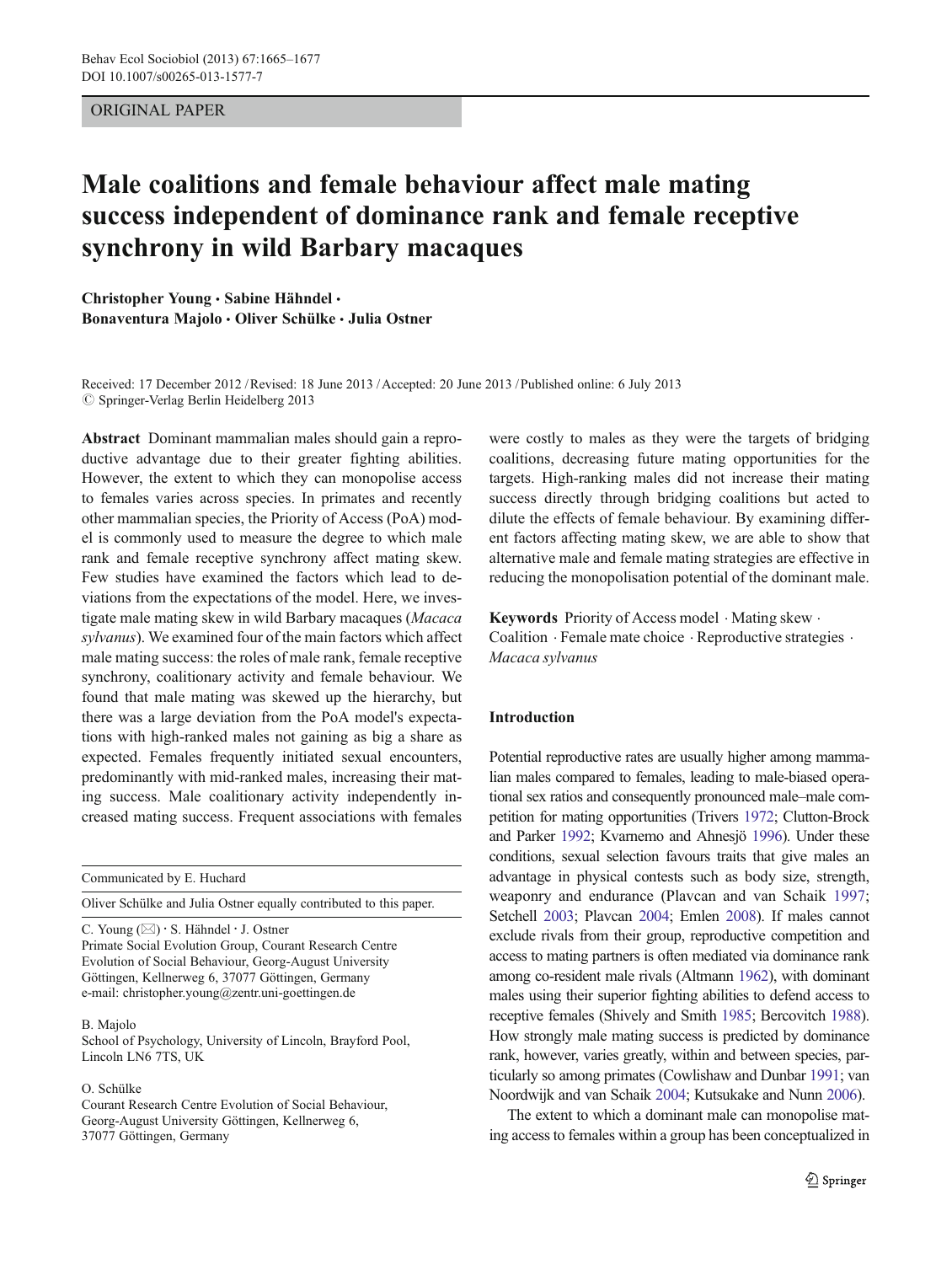the Priority of Access model (hereafter the PoA model; Altmann [1962](#page-10-0)), which proposes that the ability of a dominant male to monopolize females depends on the degree of reproductive synchrony among females. The reasoning being that the dominant male can defend only one female at a time, hence if there are two females simultaneously receptive, the secondranking male will also get his share of matings, and if there are three females receptive, the third-ranking male will also mate, and so on. The importance of reproductive synchrony as a predictor of alpha male mating or reproductive skew has been confirmed in comparative studies across primates (Kutsukake and Nunn [2006](#page-11-0); Ostner et al. [2008b](#page-11-0); Gogarten and Koenig [2013](#page-11-0)). The PoA model has often been applied in studies on primates (see Kutsukake and Nunn [2006\)](#page-11-0) and more recently other mammalian species (Hirotani [1994](#page-11-0); Say et al. [2001](#page-12-0); Engh et al. [2002](#page-11-0)). For species exhibiting variable female receptivity, the PoA model may be favourable for tests of mating/ reproductive skew compared to theoretical reproductive skew models as the former incorporates female receptive synchrony in the model, which is neglected by many reproductive skew models, but can be an important factor to consider in multimale, multi-female groups (Port and Kappeler [2010](#page-12-0)). While most studies investigating the relationship between dominance rank and mating or reproductive success found a positive relationship (Cowlishaw and Dunbar [1991](#page-11-0); Ellis [1995](#page-11-0); Alberts et al. [2003;](#page-10-0) Majolo et al. [2012](#page-11-0)), it is also apparent that the strength of the relationship varies extensively across species of different genera, across species of the same genus or even within the same group over time (reviewed in Alberts [2012\)](#page-10-0). So far, only a handful of studies directly tested the exact PoA expected distribution against the observed skew and investigated the factors driving the departure from the model (Alberts et al. [2003;](#page-10-0) Boesch et al. [2006](#page-10-0); Hayakawa [2008](#page-11-0); Wroblewski et al. [2009](#page-12-0); Bissonnette et al. [2011;](#page-10-0) Dubuc et al. [2011](#page-11-0)).

A number of factors are thought to explain the deviation from the PoA model's expectations or more generally the variation in individual male mating success: energetic costs of mate-guarding, stability of the dominance hierarchy, invasions by non-resident males, male sexual coercion, male coalition formation and female mate choice (reviewed in Alberts [2012](#page-10-0)). Extended mate-guarding is energetically costly to males as it reduces foraging activity (Packer [1979](#page-11-0); Alberts et al. [1996](#page-10-0); Coltman et al. [1997](#page-10-0); Mainguy and Côté [2008](#page-11-0); Pelletier et al. [2009](#page-12-0); Schubert et al. [2009](#page-12-0)) which may reduce mating success of high-ranking males (especially if coupled with large female group size and aseasonal reproduction, Alberts et al. [2003](#page-10-0)). Noë [\(1992\)](#page-11-0) proposed a modified PoA model where only the highest ranking male baboons (Papio sp.) would benefit from extended mate guarding of females, and males below top should break up consorts using coalition formation to gain access to females (see below). Seasonal influxes of non-resident males have also been proposed as a way to break up the dominant male's monopoly; however,

those invasions have mostly been observed in single male groups possibly because multi-male groups are usually able to repel intruders (Cords [2000;](#page-10-0) but see Borries [2000](#page-10-0); reviewed by Alberts [2012\)](#page-10-0). Instability in the male dominance hierarchy may also reduce the alpha male's ability to monopolise access to receptive females as challenges from rivals for the alpha position are likely to increase during periods of instability (Cowlishaw and Dunbar [1991\)](#page-11-0).

Males in multi-male groups can use aggressive strategies to attempt to increase their mating success with certain females, such as sexual coercion (Muller and Wrangham [2009](#page-11-0)). Males may use aggression to intimidate a female before her receptive period, "punish" her when she refuses to mate or after mating with other males (Muller et al. [2007,](#page-11-0) [2011\)](#page-11-0). Alternatively, males can access receptive females through cooperation and combining their intrinsic fighting abilities via coalition formation (Noë and Sluijter [1990;](#page-11-0) Kuester and Paul [1992\)](#page-11-0). By targeting a higher-ranking male and preventing him from mating, allies may effectively reallocate matings towards subordinate males ("levelling coalitions"; Pandit and van Schaik [2003\)](#page-11-0). In the case that a nondominant male receives a disproportionate share of mating success, one may expect that coalitions will target those males—regardless of their relative dominance rank. As well as a temporal loss of mating opportunities, prolonged coalition formation against a target can also lead to intimidation of the target (van Schaik et al. [2006;](#page-12-0) Berghänel et al. [2011b](#page-10-0)) and cause further negative consequences which may ultimately lead to reduced future reproductive success. Levelling coalitions can be of the "all-up" type (van Schaik et al. [2004a,](#page-12-0) also termed "conservative" by Chapais [1995](#page-10-0)), where two lowranking males team up against a higher-ranking target, or "bridging" where a high- and a low-ranking male target an intermediate individual. Levelling coalitions have been observed in a range of primates, most predominantly in baboons and macaques (Smith et al. [2010](#page-12-0)), where they can have a pronounced effect on the mating distribution across males (reviewed in van Schaik et al. [2004a](#page-12-0)). Additionally, "alldown" coalitions (two higher-ranked males aggressing a lower-ranked target) are predicted to occur whenever all-up and bridging coalitions occur with a defensive function or to cause intimidation (van Schaik et al. [2004a](#page-12-0)).

Females can also influence the rank-based distribution of mating access, concentrating mating towards one male or mating promiscuously (Dixson [1998](#page-11-0); Drea [2005](#page-11-0)). Female primates need to ensure that all males have a non-zero chance of paternity in order to reduce the risk of infanticide (van Schaik et al. [2004b](#page-12-0)). Assuming that higher-ranked males gain matings via their superior rank positions, females may thus preferentially mate with males at the lower end of the PoA expected mating distribution. Females can engage in certain strategies to attempt to achieve this by, for example, initiating more sexual encounters with particular males (Janson [1984\)](#page-11-0),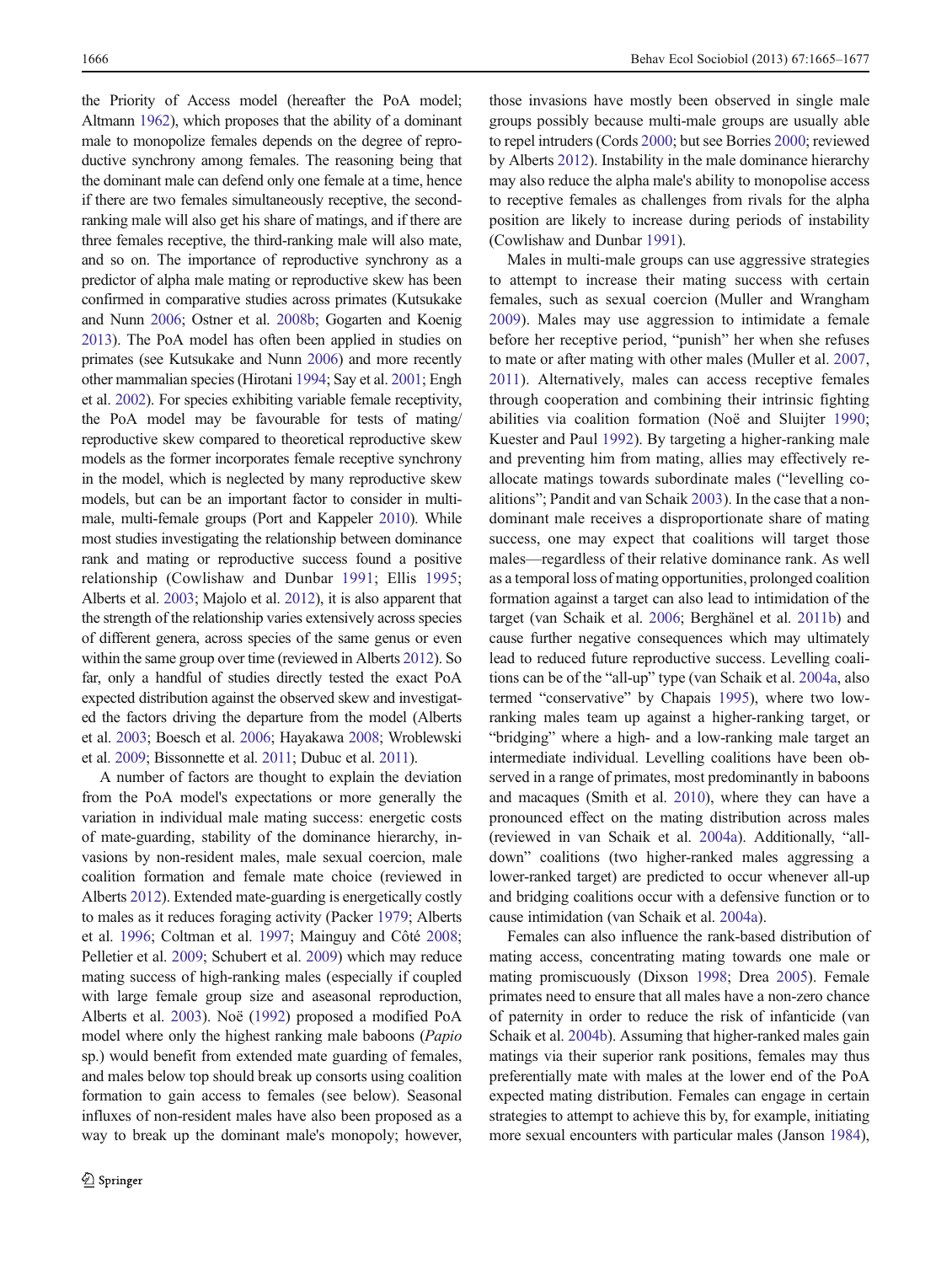<span id="page-2-0"></span>by mating conspicuously out of sight of other group members ("sneak copulations"; Berard et al. [1994](#page-10-0); Alberts et al. [2006](#page-10-0); Overduin-de Vries et al. [2013\)](#page-11-0) or by selectively refusing copulations from certain males (Huffman [1987](#page-11-0); reviewed by Dixson [1998;](#page-11-0) Drea [2005](#page-11-0)). Female primates may conceal ovulation or lengthen receptivity increasing receptive synchrony within groups which, in turn, reduces the ability of the alpha male to monopolise access and increases the opportunity for mate choice (reviewed by Kappeler [2012\)](#page-11-0).

Here, we examined the factors determining male mating success in Barbary macaques (Macaca sylvanus), a species with a clear male dominance hierarchy and frequent male coalition formation (Kuester and Paul [1992](#page-11-0); Berghänel et al. [2010,](#page-10-0) [2011a,](#page-10-0) [b;](#page-10-0) Bissonnette et al. [2011](#page-10-0)). A previous study under free-ranging conditions at Affenberg Salem examined male mating success (Bissonnette et al. [2011\)](#page-10-0) and found a poor fit of the observed mating skew to the PoA model. Lowranked, post-prime males increased their mating success using coalitionary activity to target high-ranked males breaking up consortships in all-up levelling coalitions. Females initiated consortships with higher-ranked prime males to possibly counteract this coalitionary behaviour. In this provisioned group, male and female group size was largely inflated, and age structure was heavily biased towards old or very old males who formed coalitions against more recently immigrated young males (Berghänel et al. [2011a](#page-10-0), [b](#page-10-0)). In Gibraltar, free-ranging females actively solicited mating from high-ranking males during their most likely period of fertility (Brauch et al. [2008\)](#page-10-0), highlighting the importance of female behaviour for male mating success in this species. In this study, we build on the work of Bissonnette et al. [\(2011\)](#page-10-0) by studying wild Barbary macaques across three consecutive mating seasons living in a group with a more natural composition and age structure. In contrast to the previous study, we aimed at teasing apart the factors determining male mating success in a multivariate analysis simultaneously considering male coalitionary activity, female-initiated sexual behaviours as well as the effects of rank and synchrony.

The effect of female reproductive synchrony can vary between species depending on the information males can infer about female fertility and thus needs to be based on the species-specific fertility information available to males (Alberts et al. [2006](#page-10-0); Wroblewski et al. [2009](#page-12-0); Henzi et al. [2010\)](#page-11-0). In the case of Barbary macaques, we have previously shown that males bias their mating behaviour towards periods of maximum sexual swellings, but do not differentiate between swellings during the conceptive phase, determined through hormonal assessment of the timing of ovulation, and those during gestation (Young et al. [2013](#page-12-0)). We thus include both cycle types in our estimate of female reproductive synchrony. We do not investigate the potential effects of male invasions because this should mainly play a role in one male group (see above) and because they were not observed during

the study. Similarly, male sexual coercion occurred at very low levels during the study, and thus, we only reported the individuals involved in these behaviours. The energetic costs of mate guarding should not influence mating success in the species, as mate-guarding episodes in Barbary macaques are very limited in time (Kuester and Paul [1992](#page-11-0); Heistermann et al. [2008](#page-11-0); Bissonnette et al. [2011\)](#page-10-0). It could be argued that with high levels of promiscuity and short consortships, the assumptions of the PoA model are not upheld in the species. However, male rank may still play a major role, despite a lack of extended consortships, in regulating access to receptive females with increasing female receptive synchrony reducing the alpha male's ability to monopolise mating access. When synchrony is low, subordinate males may shy away from mating opportunities due to intimidation or fear of aggression from higher-ranked males, and as more females become synchronously receptive, the opportunities of subordinates to mate will increase. Thus, even in species without extended mate-guarding periods, the rationale of the PoA model may still hold with high-ranking males losing control of mating access as more females become receptive.

We examined the role of four different factors in predicting male mating success in two steps. In the first step, we derived for each of the three mating seasons a mating distribution in relation to rank as predicted from the PoA model by considering both rank and the number of synchronously receptive females. We tested whether (1) observed and predicted mating distributions per season were significantly skewed, (2) mating success was correlated to rank, (3) the lowest rank that received any mating equalled the maximum number of synchronous females, and (4) we qualitatively assessed whether observed and expected mating distributions were similar. In the second step, we analysed daily male mating success and how it related to male rank position, female receptive synchrony and their interaction, as well as male coalitionary activity and the frequency of female-initiated sexual encounters. We expected males to manipulate the mating distribution via coalitions that prevented other males from access to females. If females were influencing males' mating success, we expected males with a greater frequency of sexual encounters initiated by females to have an increased mating success. We also expected those males who received the greatest frequency of sexual encounters initiated by females to become the most frequent targets of coalitionary aggression as other group males attempted to disrupt their mating opportunities.

## Methods

Study site and subjects

The study was conducted on one wild, unprovisioned group of fully habituated Barbary macaques living in a deciduous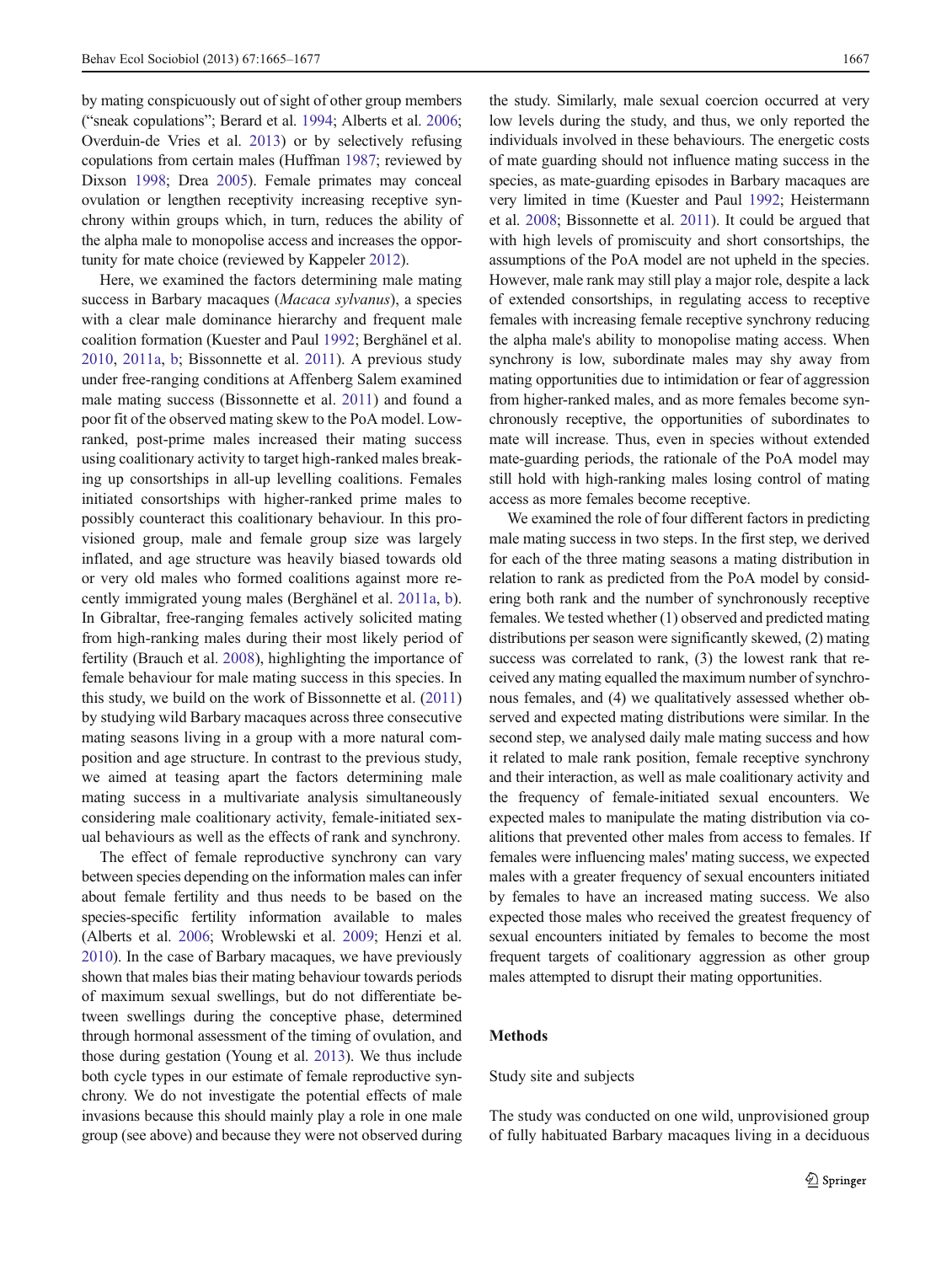cedar and oak forest in the Middle-Atlas Mountains of Morocco (33°24′9N–005°12′9W; Majolo et al. [2013\)](#page-11-0). The study population breeds seasonally with a mating season from Sep. to Dec. and a corresponding birth season from Mar. to May. Data for this study were collected during three consecutive mating seasons (MS09, Oct.–Dec. 2009; MS10, Sep.–Dec. 2010; MS11, Sep.–Dec. 2011). The mating season was defined as the period of the first to the last observed ejaculatory copulation during either focal or ad libitum data collection. During the study period, the study group ("Green" group) consisted of seven to nine adult males and seven to eight adult females.

#### Behavioural data collection and construction of the hierarchy

Behavioural data were collected by CY and five field assistants (MS09 and MS10) and SH and one field assistant (MS11) from 0700 to 1900 hours. All data collectors were trained by CY, and inter-observer reliability was assessed repeatedly. All adult males in the group were subject to continuous focal animal observation of social and sexual behaviour (Altmann [1974\)](#page-10-0), yielding a total of 902 focal hours during the three consecutive mating seasons (341 h MS09, 304 h MS10 and 257 h MS11). Data were collected using handheld HP iPAQ 114 series pocket PCs loaded with Pendragon Forms Version 5.1 (© Pendragon Software Cooperation, USA). With a randomised sequence, each male was subject of one 40-min focal sampling session per observation day.

Ejaculatory copulations were recorded and indicated by the occurrence of a distinct ejaculatory pause in pelvic thrusts (Kuester and Paul [1984](#page-11-0)) and/or the presence of fresh ejaculate around the female's genital area straight after the observed copulation had occurred. We did not include non-ejaculatory mounts in our analysis, as Barbary macaques are single-mount breeders. Moreover, previous studies (Heistermann et al. [2008\)](#page-11-0) found no discernible pattern of non-ejaculatory mounts observed around the fertile phase compared to before and after this period, but males concentrated their ejaculatory copulation rate around the fertile phase. In our data, we found nonejaculatory copulations to be evenly distributed across ranks and accounting for less than one third of all mounts observed. As ultimately only an ejaculatory copulation can lead to fertilisation, we only include ejaculatory copulations in our analysis. Male inspection of a female's anogenital region was also recorded (tactile, olfactory or visual), as well as females' refusal to mate with males and incidents where a male would actively break up and interfere in a male/female association ("Interference"). Consortship was defined as an exclusive male–female dyad in which individuals remained within 10 m of each other, as well as coordinated movements when walking and was restricted to the mating season (Paul [1989](#page-11-0); Bissonnette et al. [2011\)](#page-10-0). Previous studies on the species only included a consortship with a minimum duration of 5 min so as not to overestimate male–female associations due to other factors such as feeding in close proximity (Heistermann et al. [2008;](#page-11-0) Bissonnette et al. [2011\)](#page-10-0). Using the same methods, our study yielded an average consortship duration of 17.6±11.1 min  $(mean \pm SD)$ .

The dominance hierarchy was based on a total of 620 male–male dyadic conflicts where a clear winner and loser of a conflict could be determined with no counter-aggression (MS09, 360; MS10, 73; MS11, 187). Following the methods of Young et al. ([2013](#page-12-0)), a separate hierarchy was constructed for each mating season using corrected normalized David's scores (de Vries et al. [2006\)](#page-11-0). The hierarchies were significantly linear with adjusted linearity indices (h′) of 81.2 and a directional consistency index of 0.87 on average across the three seasons [assessed in MATMAN™ 1.1.4; Noldus Information Technology ([2003](#page-11-0)) following de Vries et al. [\(2006\)](#page-11-0)]. The proportion of known relationships was high  $(86.6 \%)$ , whereas the rate of counter-aggression  $(4.8 \%)$ , reversals  $(0 \%)$  and two-way relationships  $(18.1 \%)$  were low. Rank changes occurred between the alpha and the beta position, the third- and fourth-ranking males had stable ranks across the study period and one low-ranking male emigrated out of the group at the end of both the MS09 and MS10 mating seasons. Males were classified, firstly by their ordinal rank position each mating season, and as high, mid- and lowranking using the following rationale: the Pandit/van Schaik coalition model (Pandit and van Schaik [2003](#page-11-0)) predicts that the targets of levelling coalitions will be the top-ranked or just below top, so males ranked first and second were classified as high ranking, leaving the remaining seven (MS09) and six (MS10/MS11) males to be classified as mid- and low-ranking. So males three to five were classified as mid-ranking, and males ranked sixth and below were classified as low-ranking.

## Female attractivity

Anogenital swelling size was assessed visually using a threepoint scale adapted from the methods of Aujard et al. [\(1998](#page-10-0)) and Heistermann et al. [\(1996\)](#page-11-0). All data collectors were trained by CY, and swelling size was confirmed by at least two observers each day. For each swelling cycle, the maximum swelling period was calculated, as the 6-day window (day −2 to day −7) from detumescence. Using two of the three mating seasons, the probability of fertility was shown to be at its maximum and always above 0.5 during this 6-day window (Young et al. [2013\)](#page-12-0). A day during the mating season which had one or more females at maximum swelling was termed an "attractive day", and a female was defined as in her "attractive period" on each day of her maximum swelling period.

# Expected and observed mating success

Firstly, we calculated the expected mating success based on the PoA model (Altmann [1962\)](#page-10-0). This is the proportion of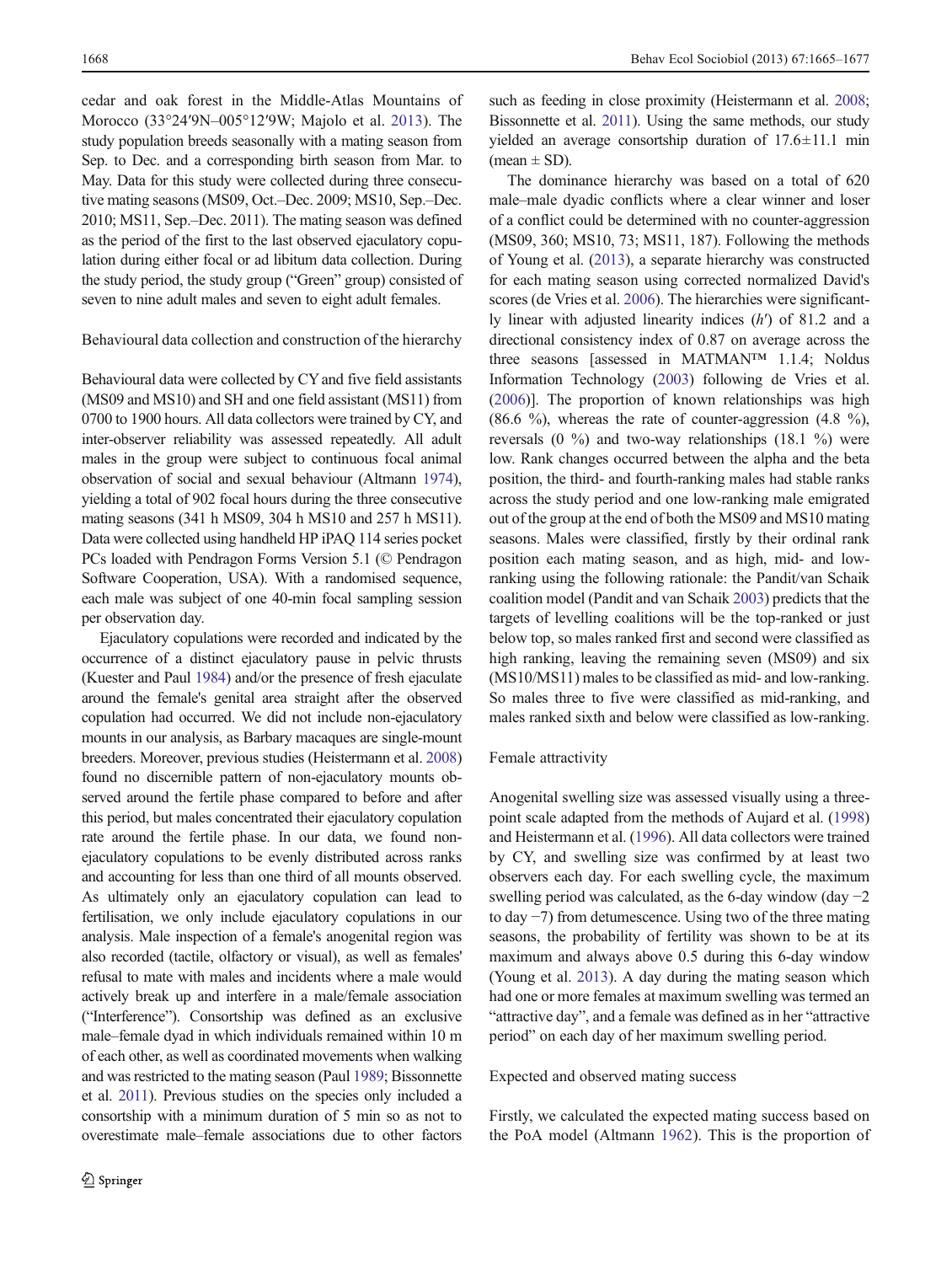ejaculatory copulations each male is expected to gain on a given day dependant on the number of females in their attractive period and the male's rank, e.g. if only one female was in her attractive period on a given day, the highest ranking male would be assigned all the copulations of that day (i.e. a proportion of 1) and all other males none. If two females were in their attractive period, the two highest ranking males would be assigned 0.5 each and all other males zero, etc. The total score for each rank and day was summed and divided by the total number of attractive days to give the expected proportion of copulations each rank position was expected to gain. The daily observed mating success equals the actual number of ejaculatory copulations each male gained on a given day divided by total number of ejaculatory copulations on that day for each attractive day. The observed mating success for each rank over the study period again was calculated by summing up the daily observed mating success for each rank and dividing it by the total number of the attractive days.

### Female behaviour

The influence of female mating behaviour on male mating success was investigated based on the number of femaleinitiated sexual encounters to males on attractive days (Hereafter "female invites"). A female invite was defined as an approach by a female towards a male within 1.5 m proximity followed by sexual behaviour (copulation, sexual inspection and/or consortship behaviour). For each attractive day, we then calculated the hourly rate of female invites from the number of focal hours each male was observed each day. This hourly rate was then divided by the number of receptive females each day to give a daily value of female invites per male per day. We also examined an additional female sexual behaviour, female's refusal to mate with males. We found this behaviour to be rare in our study group (39 observations during female attractive periods, only 3.2 % of all mounts observed) and therefore did not consider it in the analysis.

#### Coalitionary behaviour

A coalition was defined as a simultaneous aggression by two or more partners against a common target (Bercovitch [1988\)](#page-10-0). Due to the rapid, often complex and subtle behaviours involved in coalitionary bouts, data were collected using handheld Kodak Zx1 HD video cameras with the observer providing a full spoken commentary of the entire aggression as soon as an aggression began. Due to the open habitat and low density of ground vegetation as well as the conspicuous and noisy nature of coalitionary aggression, the vast majority of bouts were observed from the start. This was possible because many polyadic conflicts occurred during focal animal protocols and because the second observer was constantly seeking out situations that may cause polyadic conflicts to occur.

Videos and spoken records together were analysed post hoc and either added to the focal protocol or ad libitum database. Behaviour was coded using the same protocol as during a focal follow. If the target was the last participant to show submission, he was deemed the loser of the coalition. Data shown here only include coalitions of multiple allies against one target. We classified coalitions into three categories: (1) "all-up", (2) "all-down" and (3) "bridging" (van Schaik et al. [2004a,](#page-12-0) [2006\)](#page-12-0). Only coalitions that occurred in a sexual context were used for this analysis. Coalitions under a sexual context were defined as a coalition occurring during a focal follow where one of the coalition's participants also displayed male sexual behaviour (consortship or ejaculatory copulation) during the focal follow. The number of coalitions a male was an actor in each day was divided by the number of receptive females each day to give a daily value of the number of coalitions a male was an actor in. Coalitionary activity was not standardized for observation time as a male could join a coalition when not the focal subject and therefore could be an actor in a coalition at any time of day. Incidences of single males interfering in sexual encounters and breaking up a male/female dyad were rare (57 observations across the entire study period and 23 during female attractive periods) and therefore were also not considered in the analysis. The aggressor in the majority of these interactions (92 %) was one of the top three ranked males, although males ranked one to six were observed to interfere at least once. In total, 91 % of interferences were observed by a higher-ranked male against a lower-ranked male with a female. Individual interferences accounted for only 6.1 % of all aggressive interactions in a sexual context.

#### The cost of proximity to females

In order to examine whether time in proximity (within 1.5 m) of a female during her attractive period would increase a male's probability of becoming the target of a coalition, we calculated for each attractive day (see above), during focal follows, the time each male spent in proximity to the female during her attractive period. Additionally, for each male, we calculated the total focal time on each attractive day. We then calculated, for each attractive day and each male, (1) the number of coalitions each male received whilst in proximity to a female and (2) the number of coalitions each male received on attractive days not in proximity to a female during her attractive period. Hourly values for each male each day were calculated for (1) and (2), and we then averaged the daily values over the entire study period to give a mean hourly rate for each rank position and mating season.

#### Statistical analysis

A Spearman rank test was used to test for correlation of male rank and mean observed mating success for each rank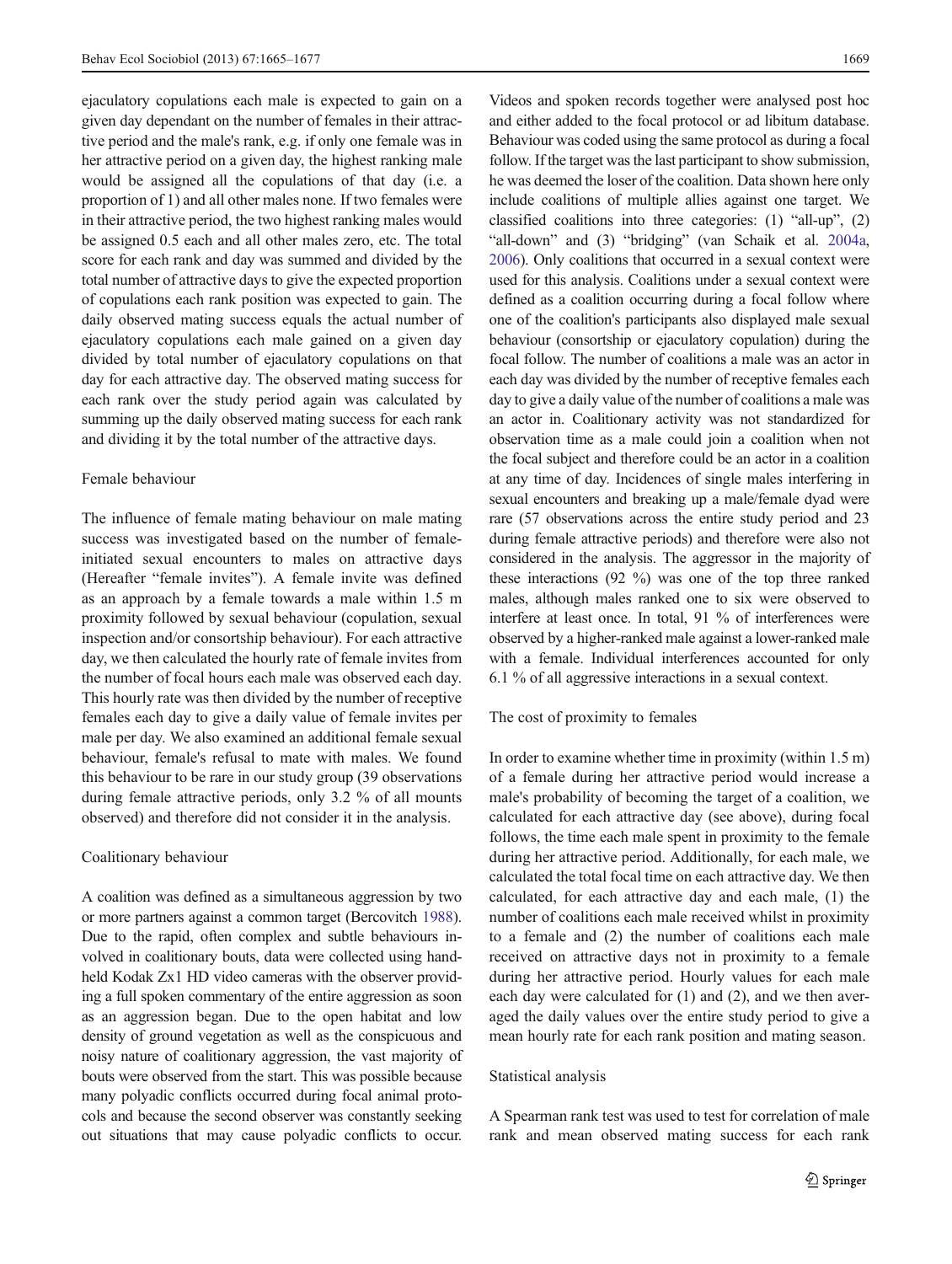position. The proportion of coalitions a male was a target of each mating season was related to the proportion of femaleinitiated sexual encounters each male received using a Pearson's correlation.

Two different indices were used to calculate the mating skew: firstly, the "lambda" index of mating skew (Kokko and Lindström [1997](#page-11-0)), which measures the overall skew regardless of the dominance rank. Lambda ranges from 0 (evenly distribution of mating) to 1 (completely skewed mating towards one male). Secondly, we used the binomial skew index (hereafter B index; Nonacs [2000,](#page-11-0) [2003](#page-11-0)); a positive B index indicates greater than expected skew, while more equally distributed mating is indicated by a negative value. A null hypothesis of random mating within the group can be tested against the observed skew using the B index  $(B=0)$ . We tested both the observed and the expected PoA model's mating skew using the above methods. Both the lambda and B index were calculated using the Skew Calculator 2003 (set to 10,000 permutations) available online at [https://www.eeb.](https://www.eeb.ucla.edu/Faculty/Nonacs/PI.html) [ucla.edu/Faculty/Nonacs/PI.html](https://www.eeb.ucla.edu/Faculty/Nonacs/PI.html).

A generalized linear mixed model (GLMM; Baayen [2008\)](#page-10-0) was used to examine how male mating success was influenced by male rank, female receptive synchrony and the interaction of these two variables, coalitions in a sexual context and female behaviour. The dependant variable, male mating success, was measured on the basis of the number of observed ejaculatory copulations each male gained per day. We included total number of observed matings per day (logtransformed) as an offset variable in the model to control for variation in mating frequency due to the number of females available each day. Predictor variables were (1) a male's ordinal rank position each day, (2) the number of receptive females each day, (3) the daily rate of female invites received and (4) the daily number of coalitions as an ally in a sexual context. Male rank and female receptive synchrony were included as an interaction in the model to examine if the influence of male rank on mating success changed over the range of synchrony values. All predictor variables were ztransformed. Mating season and male identity were included as random factors.

We ran the GLMMs in R 2.14.0 (R Development Core Team [2012\)](#page-12-0) using the function lmer of the R package lme4 (Bates et al. [2012](#page-10-0)). GLMMs were fitted with Poisson error structure and log-link function, and likelihood ratio tests were calculated using the R function anova. Significance of the individual fixed effects was determined based on the  $\chi^2$ and  $p$  values provided by lmer. Assumptions about the lack of overdispersion were respected for the analyses, and we checked whether collinearity was a potential problem by using variance inflation factors (VIF; Field [2005](#page-11-0)). VIFs were derived using the function vif of the R package car (Fox and Weisberg [2010](#page-11-0)) applied to a standard linear model excluding the random effects. VIFs which are not substantially greater

than 1 and less than 10 indicate that covariation between predictors is not a problem (Bowerman and O'Connell [1990;](#page-10-0) Mayers [1990](#page-11-0)); in our analysis, the range was 1.00–1.06. Additionally, we examined the correlation between the predictor variables in the full model and found low correlations between all predictors, confirming the VIF analysis.

To investigate the costs of proximity to females, we used a paired samples *t* test to compare the hourly rate males were coalitionary targets while in proximity versus not in proximity to a female during her attractive period. Where appropriate, we report mean values  $\pm$  standard deviation (SD). All statistical analysis were carried out using R 2.14.0 software (R Development Core Team [2012](#page-12-0)). The level of significance was set at  $\alpha$  < 0.05.

### Results

Comparing expected and observed mating skew

We examined the observed mating skew and that expected by the PoA model for each mating season. Observed male mating skew was low across all three mating seasons indicated by a relatively low lambda (MS09=0.20, MS10=0.20 and MS11=0.37), but still significantly skewed (MS09:  $B=0.02, p<0.01$ ; MS10:  $B=0.02, p=0.02$ ; MS11:  $B=0.07$ ,  $p<0.01$ ), and therefore, mating did not occur at random. The lambda of expected male mating skew (MS09=0.58,  $MS10=0.69$  and  $MS11=0.78$ ) indicated greater skew than the observed mating skew, and mating was not expected to occur at random (MS09:  $B=0.29$ ,  $p<0.01$ ; MS10:  $B=0.40$ ,  $p<0.01$ ; MS11:  $B=0.50$ ,  $p<0.01$ ). We found strong negative correlations between male ordinal rank and observed mating success in all three mating seasons (Spearman correlation: MS09= $N=9$ ,  $\rho=-0.84$ ,  $p<0.01$ ; MS10= $N=8$ ,  $\rho=-0.97$ ,  $p<0.01$ ; MS11=N=8,  $\rho=-0.97$ ,  $p<0.01$ ), with higherranking males gaining a greater proportion of copulations than lower-ranking males. However, the observed mating skew was lower than the expected skew, i.e. the distribution was more even with the two top ranking males having lower than expected by the PoA model and the remaining males having higher than expected mating success (Fig. [1\)](#page-6-0). All males were observed to gain matings (up to rank 9) which was much higher than the number of maximum number of synchronously receptive females (5).

Factors determining mating skew: rank, female synchrony, coalitions and female behaviour

Throughout all mating seasons, at least one female was in her attractive period on the majority of observation days, 80.7 $\pm$ 6.7 % (mean  $\pm$  SD; MS09=75.0 %, MS10=88.0 % and MS11=79.0 %), and on average,  $1.8 \pm 0.5$  (mean  $\pm$  SD)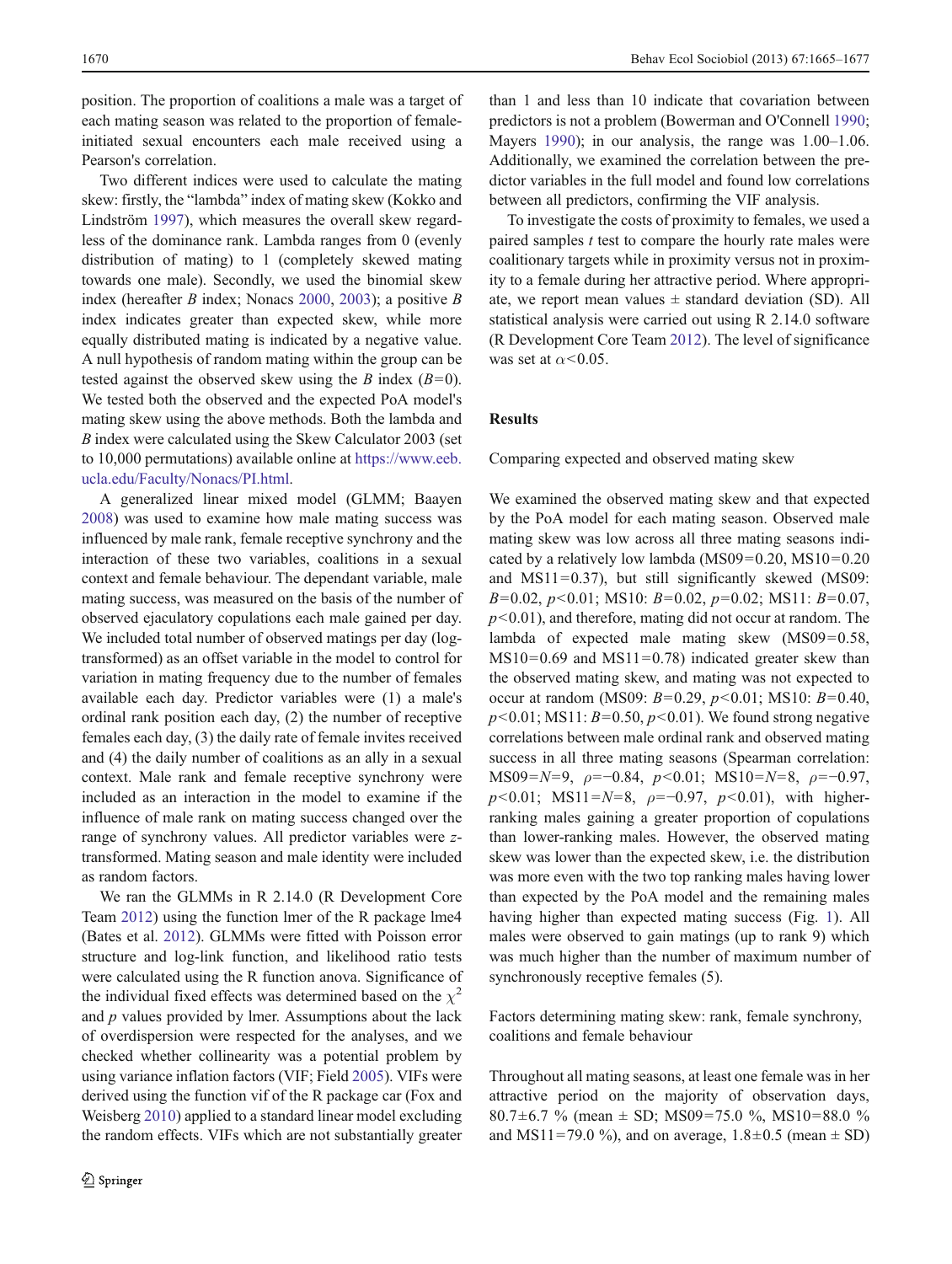<span id="page-6-0"></span>Fig. 1 Expected and observed mating success. During the three mating seasons, males occupied different rank positions, and mean values are calculated for each rank position. The mean mating success was significantly negatively correlated with ordinal rank position (Spearman correlation,  $N=9$ ,  $\rho=-1$ ,  $p<0.01$ )



5

Rank

6

 $\overline{7}$ 

8

9

females were in their attractive period on a given attractive day  $(MS09=2.3, MS10=1.9$  and  $MS11=1.3$ ). The maximum number of synchronously attractive females observed on a given day was 5 (MS09=5, MS10=4 and MS11=3).

 $\mathbf{1}$ 

 $\overline{2}$ 

3

 $\overline{\mathbf{4}}$ 

We observed on average  $1.7\pm0.6$  coalitions per day during the mating seasons, and throughout the three mating seasons, 74.7 $\pm$ 9.5 % of coalitions took place on attractive days. On attractive days, on average,  $48.7 \pm 20.8$  % of all coalitions occurred in a sexual context (see "[Methods](#page-2-0)" section for definition); these were the coalitions we consider below. Coalitions which occurred in a sexual context ("levelling") were most frequently bridging (45.0 %), followed by all-down (34.5 %) and the least frequently all-up (20.5 %). Coalition formation was variable between the three mating seasons in terms of the main ranks of the allies and targets involved. Overall, the main allies in coalitions were high- and midranked males. The three most frequent coalition allies in MS09 were the first (37.7 %)-, fifth (20.5 %)- and second (14.9 %)-ranked males. In MS10, it was the first (34.1 %), second (25.6 %) and third (18.9 %), and in MS11, it was the fourth (35.6 %)-, second (25.6 %)- and sixth (14.3 %)-ranked males. The main targets were high- and mid-ranked males. The three most frequent targets of coalitions in MS09 were the fourth (34.9 %)-, third (24.6 %)- and second (12.6 %)-ranked males. In MS10, it was the fourth  $(31.7\%)$ , fifth  $(18.3\%)$  and third (15.9 %), and in MS11, it was the first (55.0 %)-, third  $(25.0 \%)$ - and fourth  $(6.3 \%)$ -ranked males.

Females initiated  $43.8\pm8.6$  % (mean  $\pm$  SD) of all sexual encounters on attractive days. The ranks of males which females initiated sexual encounters with varied between mating seasons. The three most frequent recipients of female-initiated sexual encounters were, in MS09, the third (21.0 %)-, fifth (18.5 %)- and fourth (17.3 %)-ranked males. In the MS10, it was the third  $(32.4 \%)$ , fourth  $(17.6 \%)$  and fifth (14.7 %), and in the MS11, it was the first (38.5 %)-. third (19.2 %)-, and fourth (11.5 %)-ranked males. We found a positive relationship for all three mating seasons between the proportion of female-initiated sexual encounters each male received with the proportion of coalitions a male was a target of with a trend for MS10 (Pearson's correlation:  $r=0.61$ ,  $df=7$ ,  $p=0.08$ ) and strong significant effect for MS09 (Pearson's correlation:  $r=0.77$ ,  $df=7$ ,  $p=0.01$ ) and MS11 (Pearson's correlation:  $r=0.93$ ,  $df=7$ ,  $p\leq 0.01$ ).

We ran a GLMM to investigate the influence of the four predictor variables and the interaction of male rank and female receptive synchrony on male mating success. Male ordinal rank explained the greatest amount of variance in the data and had a negative influence indicating that the higher males ranked, the higher was their mating success on a given day (Table [1](#page-7-0)). The number of synchronous females per day positively influenced male mating success, and it did so after controlling the response by the total number of copulations by all males and females observed that day as an offset term. This indicates that as female receptive synchrony increased, many males' mating success also increased. The interaction between male rank and female receptive synchrony was not significant, but the relationship with the response was positive, which suggests that the effect of rank tends to decrease with increasing synchrony. Both of the main effects were significant, thus not rank alone, but also synchrony had an independent effect on male mating success.

A large proportion of variance in male mating success was explained by female behaviour, i.e. the number of times a male was approached by a female in a sexual context which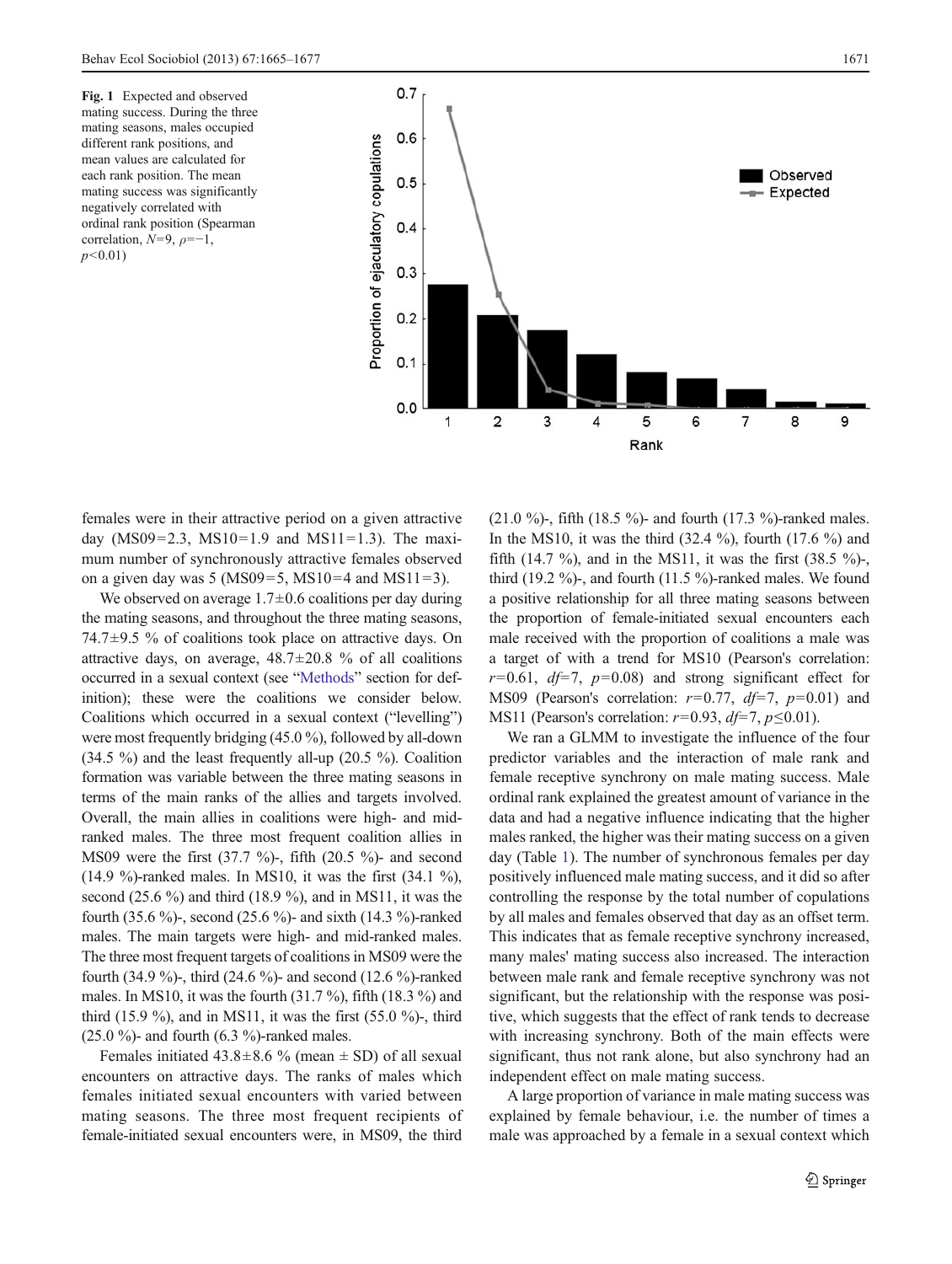| per day) and male ordinal rank, the number of synchronously receptive<br>tion $(N = 701)$ |                      |           |           |                     |  |
|-------------------------------------------------------------------------------------------|----------------------|-----------|-----------|---------------------|--|
| Independent variable                                                                      | <b>GLMM</b> estimate | <b>SE</b> |           | $p(>\vert Z \vert)$ |  |
| Intercept                                                                                 | $-1.360$             | 0.092     | $-14.771$ | < 0.01              |  |
| Female-initiated sexual encounters                                                        | 0.243                | 0.080     | 6.412     | < 0.01              |  |
| Male rank                                                                                 | $-0.412$             | 0.038     | $-5.150$  | < 0.01              |  |
| Number of synchronous females                                                             | 0.368                | 0.054     | 6.770     | < 0.01              |  |
| Ally in a coalition                                                                       | 0.111                | 0.041     | 2.693     | 0.01                |  |
| Interaction of rank and synchrony                                                         | 0.063                | 0.049     | 1.287     | 0.20                |  |

<span id="page-7-0"></span>Table 1 GLMM Poisson regression results for the relationship between observed mating success (controlling for number of matings per day) and male ordinal rank, the number of synchronously receptive

female, the interaction of male rank and female receptive synchrony, female-initiated sexual encounters and a male being an ally in a coalition  $(N=701)$ 

may be interpreted as female preference (Fig. 2). Another and an independent part of the residual variance was explained by male coalitionary activity, i.e. the more often a male was an ally in a coalition against another male in a sexual context, the higher his mating success was (Fig. [3](#page-8-0)).

## The cost of proximity to females

Across all males in the group, we found that the rate of coalitionary attacks received was increased when the male was in proximity of a female in her attractive period (mean=0.82/h) compared to when no such female was close (mean=0.01/h; paired t test:  $t=3.53$ ,  $df=8$ ,  $p<0.01$ ).

#### Discussion

Our results show that mating in Barbary macaques was skewed up the hierarchy with the highest-ranking males gaining the greatest mating success across consecutive mating seasons. The observed mating skew by rank was very low though and much lower than predicted by the PoA model. The assumptions of the PoA model are based on rhesus macaque (Macaca mulatta) biology (Altmann [1962](#page-10-0)). Thus, the large difference between observed and predicted mating distribution may not be surprising in a species without extended male mateguarding regulating access to females. We found, however, a crucial aspect of the model to be relevant in Barbary macaques, i.e. female reproductive synchrony significantly affected male mating success.

The PoA model has been tested in various primate (see Kutsukake and Nunn [2006](#page-11-0)) and other mammalian species (Hirotani [1994](#page-11-0); Say et al. [2001](#page-12-0); Engh et al. [2002\)](#page-11-0). Support for the PoA model, however, is mixed. It has been shown to be a good predictor of mating success in many species (Bulger [1993;](#page-10-0) Weingrill et al. [2000,](#page-12-0) [2003;](#page-12-0) Soltis et al. [2001](#page-12-0); Alberts et al. [2003;](#page-10-0) Takahashi [2004](#page-12-0); Setchell et al. [2005](#page-12-0); Boesch et al. [2006](#page-10-0); Wroblewski et al. [2009\)](#page-12-0), but not so in other studies (Say et al. [2001](#page-12-0); Engh et al. [2002;](#page-11-0) Widdig et al. [2004;](#page-12-0) Hayakawa [2008;](#page-11-0) Newton-Fisher et al. [2010](#page-11-0); Bissonnette et al. [2011](#page-10-0); Dubuc et al. [2011;](#page-11-0) this study). This mixed support may be due to varying measures of female receptivity (Alberts et al. [2006;](#page-10-0) Wroblewski et al. [2009;](#page-12-0) Henzi et al. [2010](#page-11-0)), as the information males can infer about female reproductive state varies greatly between taxa. Alternatively, the strict assumptions of the model may not be met in species where extended periods of mate-guarding may be less pronounced, for example, hyenas, Crocuta crocuta (Engh et al. [2002](#page-11-0)), domestic cats, Felis catus L. (Say et al. [2001\)](#page-12-0), and Barbary macaques (Bissonnette et al. [2011;](#page-10-0) this study) leading to a poor fit. However, rhesus macaque mating and reproductive skew also showed a poor fit (Widdig et al. [2004](#page-12-0); Dubuc et al. [2011\)](#page-11-0), although they are the species the model was originally designed for, and thus should meet the model's assumptions. We argue that even without extended male mate guarding of receptive females, high-ranking males can use their status to increase their access to females and that female receptive synchrony will



Fig. 2 Relationship between the observed mating success and the number of female-initiated sexual encounters per hour a male received per hour (controlling for number of receptive females, see "[Methods](#page-2-0)" section). The *y*-axis represents the residuals of male ejaculatory copulation rate (controlling for number of matings per day) obtained from a GLMM including male rank, female receptive synchrony and number of coalitions as an actor as fixed factors, and male identity and mating season as random factors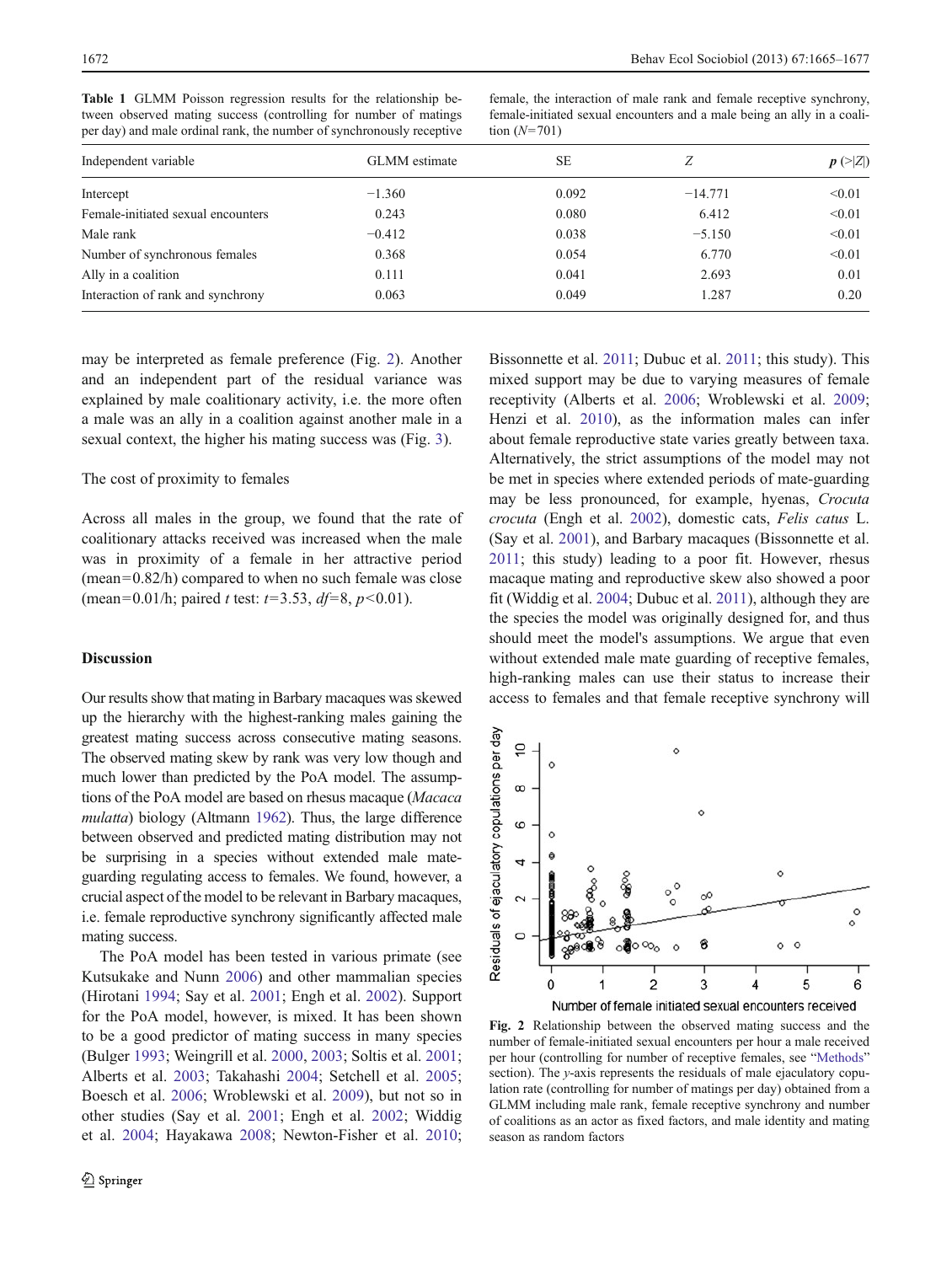<span id="page-8-0"></span>

Fig. 3 Relationship between the observed mating success and the number of coalitions a male was an actor in (controlling for number of receptive females, see "[Methods](#page-2-0)" section). The y-axis represents the residuals of male ejaculatory copulation rate (controlling for number of matings per day) obtained from a GLMM including male rank, female receptive synchrony and number of female-initiated sexual encounters a male received as fixed factors, and male identity and mating season as random factors. We re-ran the GLMM model without the outlier, and the results of the GLMM did not change

affect the efficiency of this strategy. Therefore, both male rank and female receptive synchrony can still play a large role in influencing male mating success even in species with an absence of extended mate-guarding periods.

By first examining the roles of male rank and female synchrony, we set the stage for exploring additional factors influencing male mating success, using multivariate analysis. We found a large amount of the residual variance in male mating success to be explained by female behaviour and male coalitionary activity. Females were found to initiate sexual interactions primarily with mid-ranking males, which may explain why mid-ranking males accumulated larger numbers of matings than one may expect in a small group where a mean of only 1.7 and rarely more than three females were mating in synchrony. We investigated whether the inability of high-ranking males to monopolize access to these females may result from levelling coalitions breaking up consortships and reallocating matings to lower-ranking males as previously described for semi-free ranging Barbary macaques (Bissonnette et al. [2011](#page-10-0)). In support of this idea, the risk of being target of an aggressive coalitionary attack increased with the time a male spent with attractive females. But male coalitionary behaviour did not target the top-/just below top-ranking male as the Pandit/van Schaik coalition model (Pandit and van Schaik [2003](#page-11-0)) predicted and as found in the previous study (Bissonnette et al. [2011](#page-10-0)). In our study group, which was smaller and lacked the large number of old and very old males of the previous study, coalitions were mainly bridging between high- and lower-ranking males against midranking targets. Upon closer inspection, the discrepancy

between studies only concerns the ranks of allies and targets but not the context of the coalitionary attacks. The targets of both studies were those males that received most attention from the females in the group which were the top-ranking males in the previous and the mid-ranking males in our study. Thus, coalitions in our study may have functioned mainly to counterbalance against the effect of female behaviour, and the participation of low-ranking males in these coalitions may explain their non-zero share of matings.

As mentioned in the "[Introduction](#page-0-0)" section, male mating skew can be influenced not only by female mate choice and male coalition formation but also by several other factors, including energetic costs of mate guarding, number of competitors in a group, stability of the dominance hierarchy, male sexual coercion and invasions by non-resident males (reviewed in Alberts [2012\)](#page-10-0). These factors vary in the degree to which they affect mating success in different species, for example, in some species, there is less potential for female mate choice or an absence of male coalition formation [e.g. in mandrills (Mandrillus sphinx; Setchell et al. [2005](#page-12-0)) or chacma baboons (Papio hamadryas ursinus; Weingrill et al. [2003\)](#page-12-0)]. In species with extended mate-guarding periods, the energetic costs of mate guarding may significantly reduce mating skew (Packer [1979;](#page-11-0) Rasmussen [1985](#page-12-0); Alberts et al. [1996;](#page-10-0) Coltman et al. [1997](#page-10-0); Mainguy and Côté [2008;](#page-11-0) Pelletier et al. [2009](#page-12-0); Schubert et al. [2009](#page-12-0)). In our study, there was little evidence of male sexual coercion, male–female associations being broken up by individual males, and invasions from non-resident males. Thus, these factors are not considered to have affected male mating skew.

Demographic and individual male characteristics may additionally influence male mating skew in primate groups. In our study, one male left the group during two mating seasons for 1 month creating possible instability of the hierarchy, which may have affected the alpha male's ability to monopolise access to females (Cowlishaw and Dunbar [1991](#page-11-0)). High-ranking males may prefer multiparous over nulliparous females (Newton-Fisher et al. [2010](#page-11-0)) or concentrate mating to conception swellings (Wroblewski et al. [2009](#page-12-0)), but in our study, all females were multiparous, and high-ranking males mate equally often during conception and non-conception swellings (Young et al. [2013](#page-12-0)). Males far apart in age are expected to have larger power differentials, and therefore, males living in groups with a wider age range may engage in alternative strategies, such as coalition formation, to compensate for reduced fighting ability, whereas males closer in age are more likely to compete one-on-one (Alberts et al. [2003\)](#page-10-0). Age differences in wild populations are likely to be smaller than in free-ranging conditions; however, mating skew was similar in the study on semi-free-ranging Barbary macaques exhibiting a wide age range (Bissonnette et al. [2011\)](#page-10-0), suggesting that age span alone may not play a prominent role in influencing male mating skew.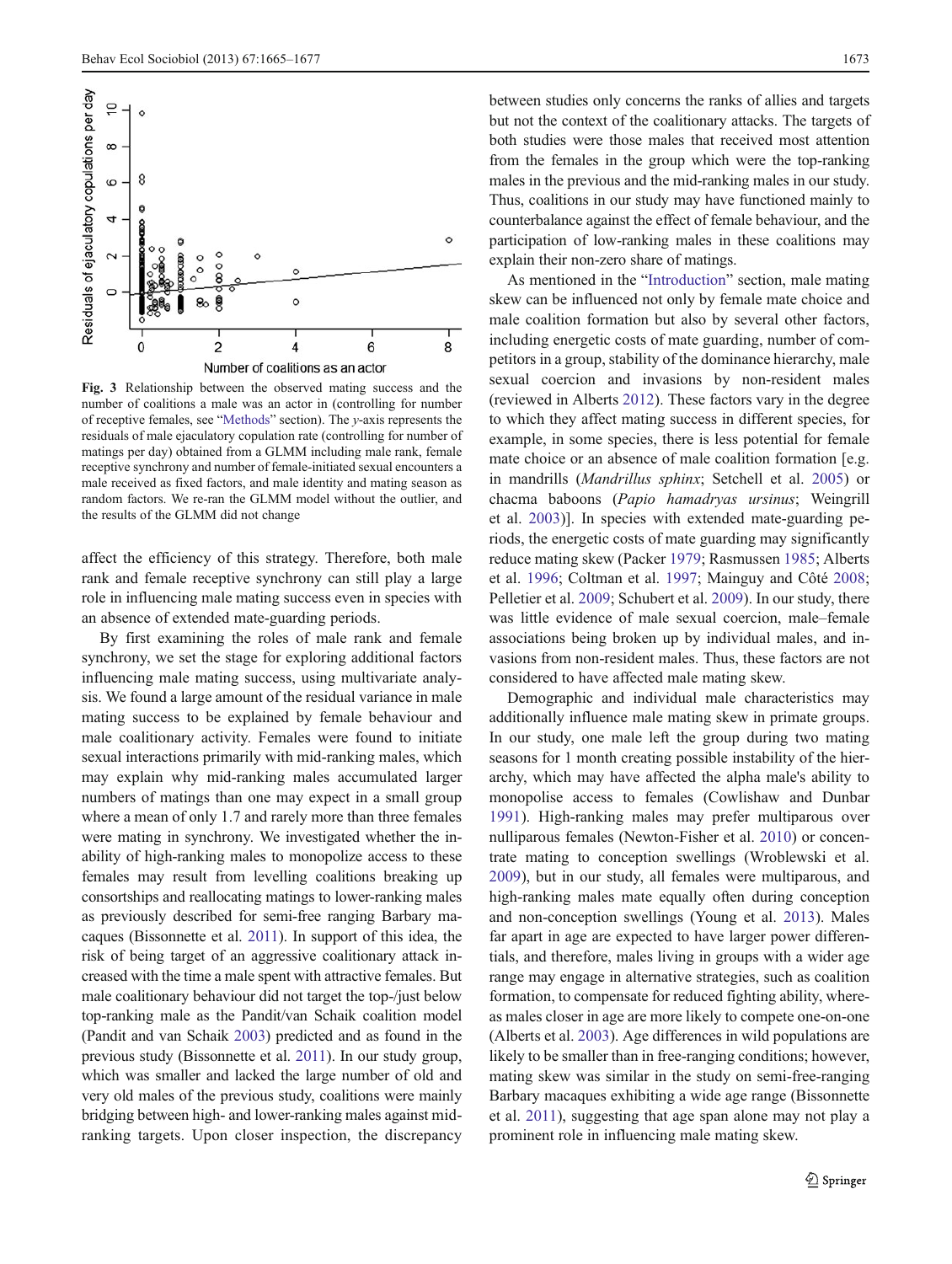An additional factor considered to influence male mating success is the costs of extended mate guarding. Barbary macaque males, however, may not suffer energetic costs of extended mate guarding as consortship duration is very short, but short-term associations with females may still be costly. Males who associated with females, in our study, were frequent targets of coalitionary aggression. Increased aggression leads to greater risk of injury (Paul and Kuester [1988](#page-12-0); Kuester and Paul [1992](#page-11-0)), increased energy expenditure during the contest (Muller and Wrangham [2004\)](#page-11-0) and increased physiological stress (Wallner et al. [1999](#page-12-0); Ostner et al. [2008a\)](#page-11-0), as well as a reduction in future mating opportunities (Bercovitch [1988;](#page-10-0) Bissonnette et al. [2011\)](#page-10-0). Thus, males may incur costs unrelated to extended mate guarding but with similar detrimental outcomes to a male's mating success.

Female mating behaviour can play a major role affecting male mating skew by influencing monopolisability of females in their attractive period. Female mating behaviour can either increase (Janson [1984;](#page-11-0) Boinski [1987](#page-10-0); Brauch et al. [2008\)](#page-10-0) or decrease (Strier [1996;](#page-12-0) Widdig et al. [2004\)](#page-12-0) male mating skew depending on whether females select one or many mating partners. Japanese macaque (Macaca fuscata) females show preferences for mating with lower-ranked males suggesting that even in these highly despotic macaques, female behaviour can play a role (Soltis et al. [1997\)](#page-12-0). In some species, female refusal to mate with certain males may indicate female preferences for certain partners (Huffman [1987](#page-11-0)), but refusal rate in our study was too low to add important information to our results. Female mating behaviour in our study did seem to affect male mating success with females showing preference towards the alpha male, as well as mid-ranking males (third and fourth rank). By doing so, this would reduce the mating share distributed towards the top-ranked males whilst simultaneously increasing the share of the mid-ranked males. Possible explanations as to why females select these midranked males may be due to the prospective remaining tenure length of the alpha male, with females investing in males moving up the hierarchy as those will be the best protector for their future offspring (Alberts et al. [2003;](#page-10-0) van Noordwijk and van Schaik [2004](#page-12-0); Clarke et al. [2009\)](#page-10-0).

Females may also engage in frequent sexual encounters with immigrant males (Berghänel et al. [2010;](#page-10-0) Bissonnette et al. [2011;](#page-10-0) but see rhesus macaques, Manson [1995\)](#page-11-0), who may soon rise in rank and also increase genetic diversity. In our study group, the position of the mid-ranked males did not increase over the 3-year study period, suggesting that neither novelty nor future rank increase would explain their attractiveness to females. Alternatively, females may have been merely attempting to reduce future risks of infanticide by increasing paternity confusion across the highest ranked males (van Schaik et al. [2000](#page-12-0); van Noordwijk and van Schaik [2004\)](#page-12-0), or selecting males for other factors such as MHC compatibility and quality (Setchell and Huchard [2012\)](#page-12-0), inbreeding

avoidance (Zeh and Zeh [2001\)](#page-12-0) or post-copulatory sperm competition (Dixson [1998](#page-11-0)).

In addition to female behaviour, a male's coalitionary activity was found to have a pronounced independent influence on male mating success in our study. The Pandit/van Schaik model (Pandit and van Schaik [2003\)](#page-11-0) predicts that coalitions in a levelling context should be all-up coalitions against top or males just below top rank or be bridging coalitions formed between kin. These all-up levelling coalitions have been observed in baboons (Packer [1979](#page-11-0); Bercovitch [1988;](#page-10-0) Noë and Sluijter [1990,](#page-11-0) [1995](#page-11-0)) and semi-free-ranging Barbary macaques (Bissonnette et al. [2011\)](#page-10-0). In our study, high- and lowerranking males teamed up to form bridging coalitions against mid-ranking males. van Schaik et al. [\(2004a](#page-12-0), [2006\)](#page-12-0) predicted that bridging coalitions should only be profitable for the higher-ranked partner if the allies are kin [with males dispersing from their natal groups (Kuester and Paul [1999;](#page-11-0) Modolo et al. [2008](#page-11-0)) the chances of co-resident males being kin are reduced]. The rationale being that males compete for a nonshareable resource, and the dominant male should have the greatest fighting abilities and be able to monopolise access to females without cooperation of other individuals (van Schaik et al. [2004a](#page-12-0), [2006\)](#page-12-0). However, if the alpha male cannot completely control mating access, for example, due to female behaviour as in this study, and as such, matings are being concentrated towards other group members, bridging coalitions may be a viable option. By forming bridging coalitions with lower-ranked males, the high-ranked male may not necessarily increase his mating success directly but will disrupt future mating opportunities of the mid-ranked males and prevent individual females to concentrate mating in a particular mid-ranking rival. Coalitionary activity has been shown to result in a consortship changeover in approximately half of the coalitions observed in studies in baboons and macaques (Bercovitch [1988](#page-10-0); Noë [1992](#page-11-0); Bissonnette et al. [2011\)](#page-10-0) with one ally gaining a mating opportunity with the contested female directly after the coalitionary bout and not necessarily the highest ranked ally. However, coalitions can also be utilized to intimidate other group members (Berghänel et al. [2011b\)](#page-10-0) as the dyadic dominance relationship between the target and each of the allies can be affected by the joint aggression. In future dyadic contests between the target and one of the allies over access to a receptive female, the ally's chance of success is increased due to their increased external power (Berghänel et al. [2011b](#page-10-0)). Therefore, by forming coalitions, a male can limit the mating success of other group members, which indirectly increases their own mating success.

Overall, we found, even in a species without extended male mate guarding, that both male hierarchal position and female receptive synchrony are important predictors of male mating success. We suggest that both factors should be considered in future studies looking to examine mating/reproductive skew (Port and Kappeler [2010](#page-12-0)), not only in primates but mammalian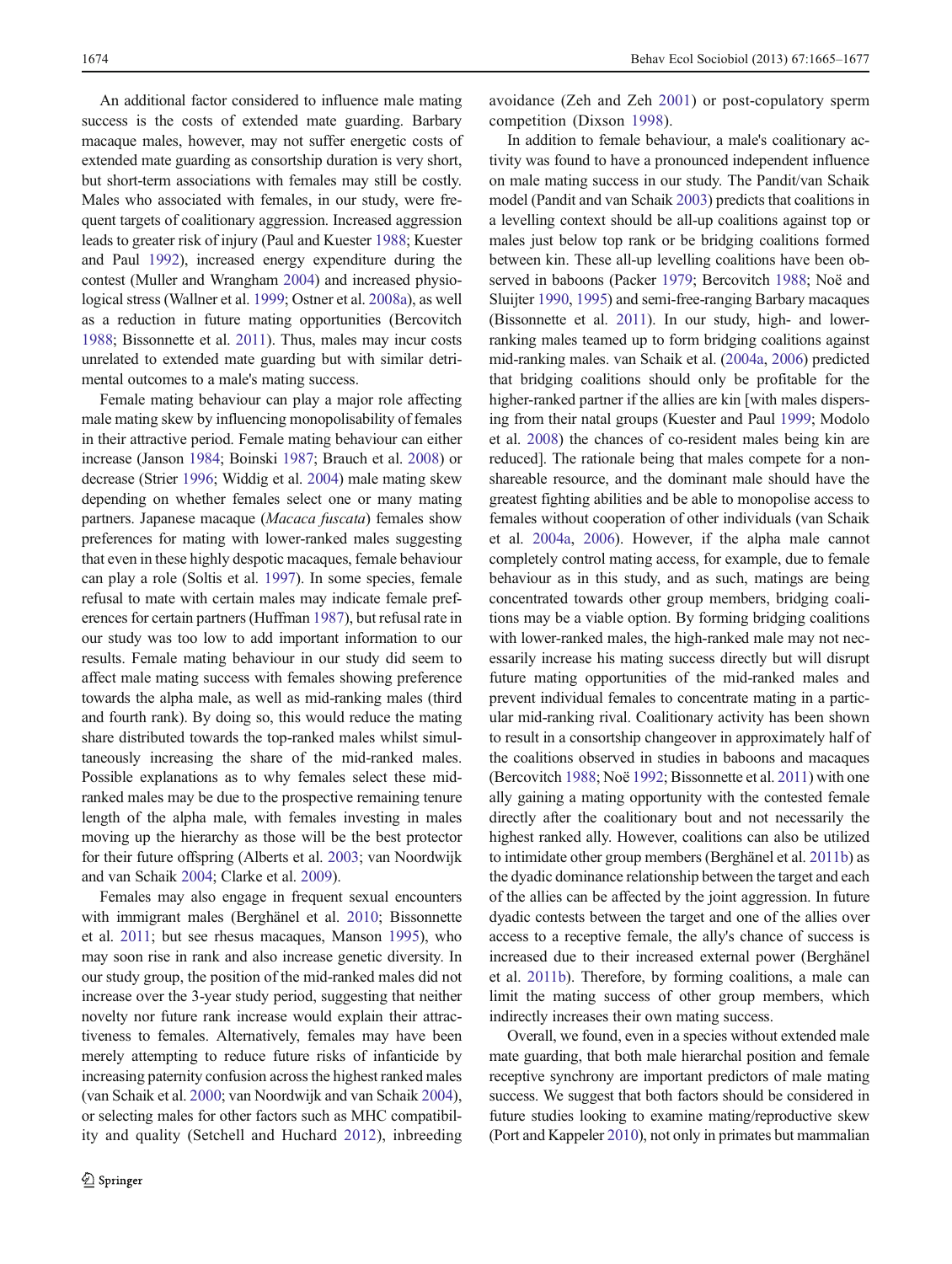<span id="page-10-0"></span>multi-male, multi-female groups with variable female receptive synchrony. Importantly, the information available to males about female reproductive state (the extent of this information varies widely among taxa) needs to be available for an assessment of the predicted PoA distribution. In addition to male rank and female receptive synchrony, several other factors can influence male mating success in mammalian species, and recent advances in multivariate statistics allow the influence of these factors to be considered independently. In Barbary macaques, we found that although male mating success is skewed up the hierarchy, it is poorly predicted by expectations of the PoA model. Both male coalitionary aggression and female behaviour acted to limit the alpha males' capacity to monopolise access to females in our study. Together with other results (Schülke et al. [2010\)](#page-12-0), this suggests that cooperation increases male reproductive success in male dispersal species. The PoA model may provide a good framework with which to investigate male mating success in species with variable female receptive synchrony, even in the absence of extended male mate-guarding periods. A multi-level approach to examine male mating/reproductive success, firstly looking at a species fit to the PoA model and then the additional factors which independently affect mating skew, may advance our understanding of the relationship between male dominance rank and mating/reproductive success in different taxa and, in turn, male and female reproductive strategies overall.

Acknowledgments The authors are grateful to Professor Mohamed Qarro (Ecole Nationale Forestière d'Ingénieurs, Morocco) for his support in the field and the Haut Commissariat aux Eaux et Forêts et à la Lutte Contre la Désertification of Morocco for research permission. We would also like to thank Michael Madole, Dave Thomas, Sofia Santos, Maria Thunström, Tom Smith, Josephine Msindai and Carrie Miller for assistance in the field and Laëtitia Maréchal, Cédric Girard-Buttoz, Ines Fürtbauer and Mathias Franz for helpful comments. Furthermore, we would like to thank Dr. Elise Huchard and two anonymous referees for useful comments to significantly improve the manuscript. Financial support was provided by the Max Planck Society, the Christian Vogel Fonds and Georg-August University Göttingen through funds from the German Initiative of Excellence.

Ethical standards This study complies with Moroccan, German and British regulations regarding the ethical treatment of research subjects.

Conflicts of interest The authors declare that they have no conflict of interest.

#### References

- Alberts S (2012) Magnitude and sources of variation in male reproductive performance. In: Mitani JC, Call J, Kappeler PM, Palombit RA, Silk JB (eds) The evolution of primate societies. The University of Chicago Press, Chicago, pp 412–431
- Alberts S, Altmann J, Wilson M (1996) Mate guarding constrains foraging activity of male baboons. Anim Behav 51:1269–1277
- Alberts S, Buchan J, Altmann J (2006) Sexual selection in wild baboons: from mating opportunities to paternity success. Anim Behav 72:1177–1196
- Alberts S, Watts H, Altmann J (2003) Queuing and queue-jumping: long-term patterns of reproductive skew in male savannah baboons, Papio cynocephalus. Anim Behav 65:821–840
- Altmann J (1974) Observational study of behavior: sampling methods. Behaviour 49:227–267
- Altmann SA (1962) A field study of the sociobiology of the rhesus monkey, Macaca mulatta. Ann N Y Acad Sci 102:338–435
- Aujard F, Heistermann M, Thierry B, Hodges JK (1998) Functional significance of behavioral, morphological and endocrine correlates across the ovarian cycle in semifree ranging female Tonkean macaques. Am J Primatol 46:285–309
- Baayen HR (2008) Analyzing linguistic data. A practical introduction to statistics using R. Cambridge University Press, Cambridge
- Bates D, Maechler M, Bolker B (2012) lme4: linear mixed effects models using S4 classes. In: R package version 0.999999-0. [http://CRAN.R-project.org/package=lme4](http://cran.r-project.org/package=lme4)
- Berard J, Nurnberg P, Epplen J, Schmidtke J (1994) Alternative reproductive tactics and reproductive success in male rhesus macaques. Behaviour 129:177–201
- Bercovitch FB (1988) Coalitions, cooperation and reproductive tactics among adult male baboons. Anim Behav 36:1198–1209
- Berghänel A, Ostner J, Schröder U, Schülke O (2011a) Social bonds predict future cooperation in male Barbary macaques, Macaca sylvanus. Anim Behav 81:1109–1116
- Berghänel A, Ostner J, Schülke O (2011b) Coalitions destabilize dyadic dominance relationships in male Barbary macaques (Macaca sylvanus). Behaviour 148:1257–1257
- Berghänel A, Schülke O, Ostner J (2010) Coalition formation among Barbary macaque males: the influence of scramble competition. Anim Behav 80:675–682
- Bissonnette A, Bischofberger N, van Schaik C (2011) Mating skew in Barbary macaque males: the role of female mating synchrony, female behavior, and male–male coalitions. Behav Ecol Sociobiol 65:167–182
- Boesch C, Kohou G, Nene H, Vigilant L (2006) Male competition and paternity in wild chimpanzees of the Taï Forest. Am J Phys Anthropol 130:103–115
- Boinski S (1987) Mating patterns in squirrel monkeys (Saimiri oerstedi). Behav Ecol Sociobiol 21:13–21
- Borries C (2000) Male dispersal and mating season influxes in Hanuman langurs living in multi-male groups. In: Kappeler PM (ed) Primate males: causes and consequences of variation in group composition. Cambridge University Press, Cambridge, pp 146–158
- Bowerman B, O'Connell R (1990) Linear statistical models: an applied approach, 2nd edn. Duxbury, Belmont
- Brauch K, Hodges K, Engelhardt A, Fuhrmann K, Shaw E, Heistermann M (2008) Sex-specific reproductive behaviours and paternity in free-ranging Barbary macaques (Macaca sylvanus). Behav Ecol Sociobiol 62:1453–1466
- Bulger J (1993) Dominance rank and access to estrous females in male savanna baboons. Behaviour 127:67–103
- Chapais B (1995) Alliances as means of competition in primates: evolutionary, developmental and cognitive aspects. Yearb Phys Anthropol 38:115–136
- Clarke PMR, Henzi SP, Barrett L (2009) Sexual conflict in chacma baboons, Papio hamadryas ursinus: absent males select for proactive females. Anim Behav 77:1217–1225
- Clutton-Brock TH, Parker GA (1992) Potential reproductive rates and the operation of sexual selection. Q Rev Biol 67:437–456
- Coltman DW, Bowen WD, Boness DJ, Iverson SJ (1997) Balancing foraging and reproduction in the male harbour seal, an aquatically mating pinniped. Anim Behav 54:663–678
- Cords M (2000) The number of males in guenon groups. In: Kappeler PM (ed) Primate males: causes and consequences of variation in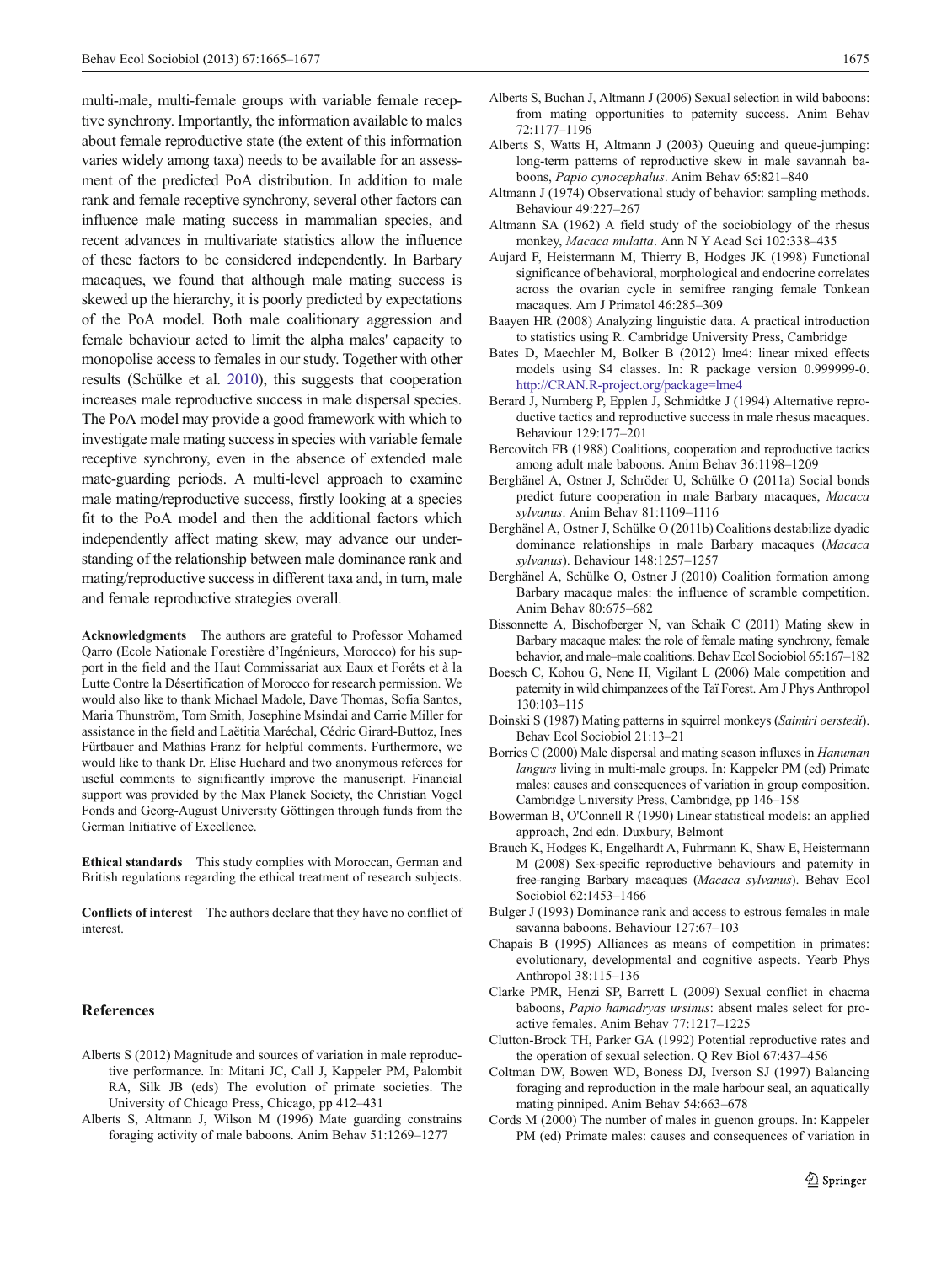<span id="page-11-0"></span>group composition. Cambridge University Press, Cambridge, pp 84–96

- Cowlishaw G, Dunbar RIM (1991) Dominance rank and mating success in male primates. Anim Behav 41:1045–1056
- de Vries H, Stevens J, Vervaecke H (2006) Measuring and testing the steepness of dominance hierarchies. Anim Behav 71:585–592
- Dixson AF (1998) Primate sexuality: comparative studies of the Prosimians, monkeys, apes, and human beings. Oxford University Press, Oxford
- Drea CM (2005) Bateman revisited: the reproductive tactics of female primates. Integr Comp Biol 45:915–923
- Dubuc C, Muniz L, Heistermann M, Engelhardt A, Widdig A (2011) Testing the priority-of-access model in a seasonally breeding primate species. Behav Ecol Sociobiol 65:1615–1627
- Ellis L (1995) Dominance and reproductive success among nonhuman animals: a cross-species comparison. Ethol Sociobiol 16:257–333
- Emlen DJ (2008) The evolution of animal weapons. Annu Rev Ecol Evol Syst 39:387–413
- Engh A, Funk S, van Horn R, Scribner K, Bruford M, Libants S, Szykman M, Smale L, Holekamp K (2002) Reproductive skew among males in a female-dominated mammalian society. Behav Ecol 13:193–200
- Field A (2005) Discovering statistics using SPSS. Sage, London
- Fox J, Weisberg HS (2010) An R companion to applied regression. Sage, Thousand Oaks
- Gogarten J, Koenig A (2013) Reproductive seasonality is a poor predictor of receptive synchrony and male reproductive skew among nonhuman primates. Behav Ecol Sociobiol 67:123–134
- Hayakawa S (2008) Male–female mating tactics and paternity of wild Japanese macaques (Macaca fuscata yakui). Am J Primatol 70:986–989
- Heistermann M, Brauch K, Möhle U, Pfefferle D, Dittami J, Hodges K (2008) Female ovarian cycle phase affects the timing of male sexual activity in free-ranging Barbary macaques (Macaca sylvanus) of Gibraltar. Am J Primatol 70:44–53
- Heistermann M, Möhle U, Vervaecke H, van Elsacker L, Hodges JK (1996) Application of urinary and fecal steroid measurements for monitoring ovarian function and pregnancy in the Bonobo (Pan paniscus) and evaluation of perineal swelling patterns in relation to endocrine events. Biol Reprod 55:844–853
- Henzi SP, Clarke PMR, van Schaik CP, Pradhan GR, Barrett L (2010) Infanticide and reproductive restraint in a polygynous social mammal. P Natl Acad Sci USA 107:2130–2135
- Hirotani A (1994) Dominance rank, copulatory behaviour and estimated reproductive success in male reindeer. Anim Behav 48:929–936
- Huffman MA (1987) Consort intrusion and female mate choice in Japanese macaques (Macaca fuscata). Ethology 75:221–234
- Janson C (1984) Female choice and mating system of the brown capuchin monkey Cebus apella (primates: Cebidae). Z Tierpsychol 65:177– 200
- Kappeler P (2012) Mate choice. In: Mitani JC, Call J, Kappeler P, Palombit RA, Silk JB (eds) The evolution of primate societies. University of Chicago Press, Chicago, pp 367–386
- Kokko H, Lindström J (1997) Measuring the mating skew. Am Nat 149:794–799
- Kuester J, Paul A (1984) Female reproductive characteristics in semifree-ranging Barbary macaques (Macaca sylvanus L. 1758). Folia Primatol 43:69–83
- Kuester J, Paul A (1992) Influence of male competition and female mate choice on male mating success in Barbary macaques (Macaca sylvanus). Behaviour 120:192–217
- Kuester J, Paul A (1999) Male migration in Barbary macaques (Macaca sylvanus) at Affenberg Salem. Int J Primatol 20:85–106
- Kutsukake N, Nunn C (2006) Comparative tests of reproductive skew in male primates: the roles of demographic factors and incomplete control. Behav Ecol Sociobiol 60:695–706
- Kvarnemo C, Ahnesjö I (1996) The dynamics of operational sex ratios and competition for mates. Trends Ecol Evol 11:404–408
- Mainguy J, Côté SD (2008) Age- and state-dependent reproductive effort in male mountain goats, Oreamnos americanus. Behav Ecol Sociobiol 62:935–943
- Majolo B, Lehmann J, de Bortoli Vizioli A, Schino G (2012) Fitnessrelated benefits of dominance in primates. Am J Phys Anthropol 147:652–660
- Majolo B, McFarland R, Young C, Qarro M (2013) The effect of climatic factors on the activity budgets of Barbary macaques (Macaca sylvanus). Int J Primatol 34:500–514
- Manson JH (1995) Do female rhesus macaques choose novel males? Am J Primatol 37:285–296
- Mayers R (1990) Classical and modern regression with applications, 2nd edn. Duxbury, Boston
- Modolo L, Martin RD, van Schaik CP, van Noordwijk MA, Krutzen M (2008) When dispersal fails: unexpected genetic separation in Gibraltar macaques (Macaca sylvanus). Mol Ecol 17:4027–4038
- Muller M, Wrangham R (2004) Dominance, cortisol and stress in wild chimpanzees (Pan troglodytes schweinfurthii). Behav Ecol Sociobiol 55:332–340
- Muller MN, Emery Thompson M, Kahlenberg SM, Wrangham RW (2011) Sexual coercion by male chimpanzees shows that female choice may be more apparent than real. Behav Ecol Sociobiol 65:921–933
- Muller MN, Kahlenberg SM, Emery Thompson M, Wrangham RW (2007) Male coercion and the costs of promiscuous mating for female chimpanzees. Proc R Soc Lond B 274:1009–1014
- Muller MN, Wrangham RW (2009) Sexual coercion in primates and humans: an evolutionary perspective on male aggression against females. Harvard University Press, Cambridge
- Newton-Fisher NE, Thompson ME, Reynolds V, Boesch C, Vigilant L (2010) Paternity and social rank in wild chimpanzees (Pan troglodytes) from the Budongo Forest, Uganda. Am J Phys Anthropol 142:417–428
- Noë R (1992) Alliance formation among male baboons: shopping for profitable partners. In: Harcourt A, De Waal F (eds) Coalitions and alliances in humans and other animals. Oxford University Press, Oxford, pp 285–322
- Noë R, Sluijter AA (1990) Reproductive tactics of male savanna baboons. Behaviour 113:117–169
- Noë R, Sluijter AA (1995) Which adult male savanna baboons form coalitions? Int J Primatol 16:77–105
- Noldus Information Technology (2003) MatMan, reference manual, version 1.1.4 Wageningen
- Nonacs P (2000) Measuring and using skew in the study of social behavior and evolution. Am Nat 156:577–589
- Nonacs P (2003) Measuring the reliability of skew indices: is there one best index? Anim Behav 65:615–627
- Ostner J, Heistermann M, Schülke O (2008a) Dominance, aggression and physiological stress in wild male Assamese macaques (Macaca assamensis). Horm Behav 54:613–619
- Ostner J, Nunn CL, Schülke O (2008b) Female reproductive synchrony predicts skewed paternity across primates. Behav Ecol 19:1150–1158
- Overduin-de Vries AM, Olesen CU, Vries H, Spruijt BM, Sterck EHM (2013) Sneak copulations in long-tailed macaques (Macaca fascicularis): no evidence for tactical deception. Behav Ecol Sociobiol 67:101–111
- Packer C (1979) Male dominance and reproductive activity in Papio anubis. Anim Behav 27:37–45
- Pandit S, van Schaik C (2003) A model for leveling coalitions among primate males: toward a theory of egalitarianism. Behav Ecol Sociobiol 55:161–168
- Paul A (1989) Determinants of male mating success in a large group of Barbary macaques (Macaca sylvanus) at Affenberg Salem. Primates 30:461–476